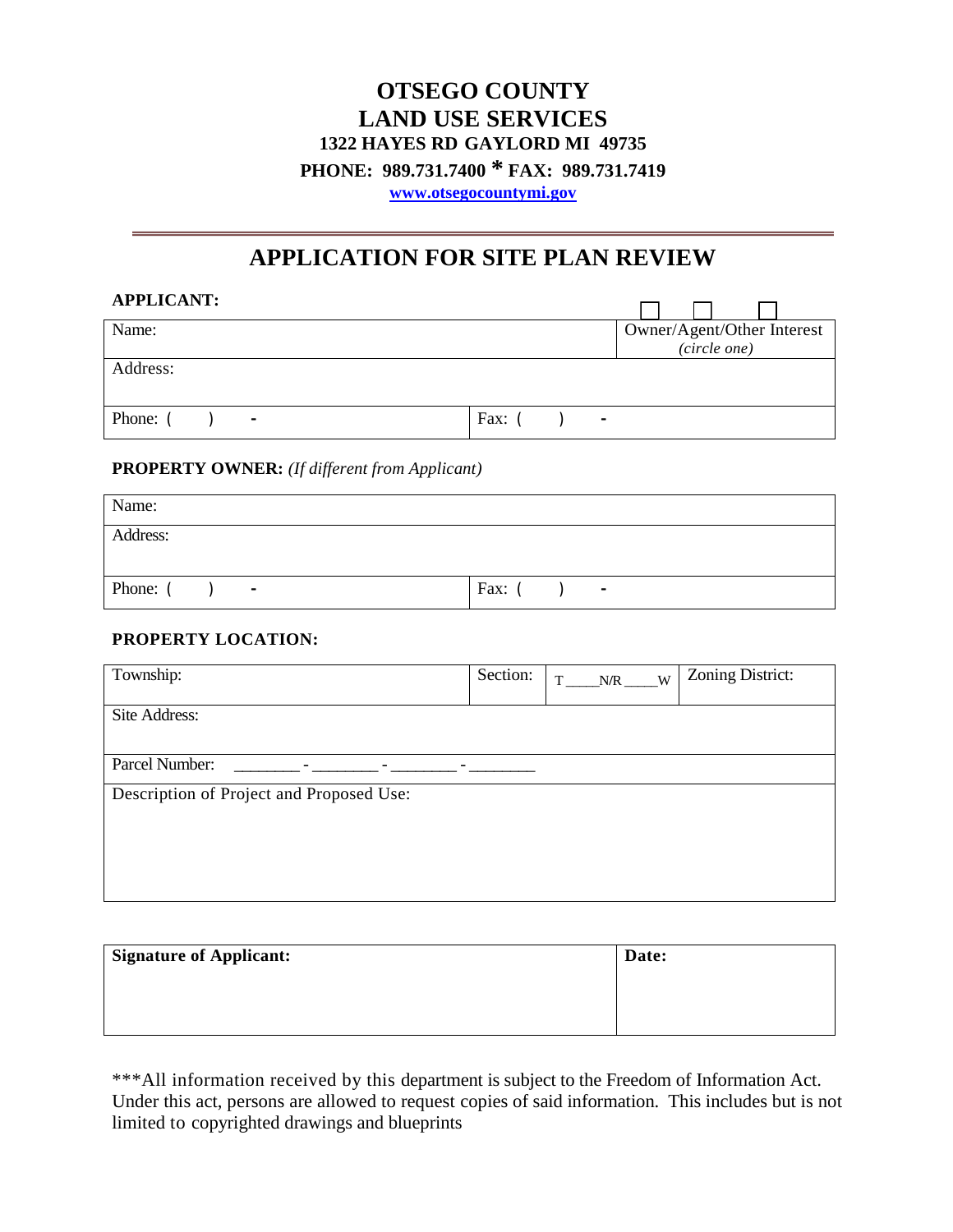### **\*\*\*Attention\*\*\***

<sup>\*</sup>These items **must** be submitted in conjunction with this application.

- Proof of property ownership and whether there are any options on the property or any liens against it.
- A signed statement that the applicant is officially acting on the owner's behalf.
- Appropriate fees paid to Otsego County.

**\***Please refer to the Otsego County Zoning Ordinance particularly Section 21 and Section 23 to assure all items are addressed on the site plan and allow for a smooth presentation to the governing body.

This checklist and the following items are required on all site plans before they can be submitted for review to the various approving entities:

| 1.  | The applicant's name, address and phone number in full.                                                                                                                                                                                                                                                                                                             |
|-----|---------------------------------------------------------------------------------------------------------------------------------------------------------------------------------------------------------------------------------------------------------------------------------------------------------------------------------------------------------------------|
|     | Yes No if "No" explain:                                                                                                                                                                                                                                                                                                                                             |
| 2.  | The name and address of the owner(s) of record if the applicant is not the owner of record (or firm or<br>corporation having a legal or equitable interest in the land) and the signature of the owner(s).                                                                                                                                                          |
|     | Yes No if "No" explain:                                                                                                                                                                                                                                                                                                                                             |
| 3.  | The address and or parcel number of the property.                                                                                                                                                                                                                                                                                                                   |
|     |                                                                                                                                                                                                                                                                                                                                                                     |
| 4.  | Name and address of the developer (if different from the applicant).                                                                                                                                                                                                                                                                                                |
|     |                                                                                                                                                                                                                                                                                                                                                                     |
| 5.  | Name and address of the engineer, architect and/or land surveyor.                                                                                                                                                                                                                                                                                                   |
|     | Yes No if "No" explain:                                                                                                                                                                                                                                                                                                                                             |
| 6.  | Project title.                                                                                                                                                                                                                                                                                                                                                      |
|     | Yes No if "No" explain:                                                                                                                                                                                                                                                                                                                                             |
| 7.  | Project description, including the total number of structures, units, bedrooms, offices, square feet, total<br>and usable floor area, parking spaces, carports or garages, employees by shift, amount of recreation and<br>open space, type of recreation facilities to be provided and related information as pertinent or otherwise<br>required by the ordinance. |
|     | Yes No if "No" explain:                                                                                                                                                                                                                                                                                                                                             |
| 8.  | A vicinity map drawn to scale with North point indicated.                                                                                                                                                                                                                                                                                                           |
|     | Yes No if "No" explain:                                                                                                                                                                                                                                                                                                                                             |
| 9.  | The gross and net acreage of all parcels in the project.                                                                                                                                                                                                                                                                                                            |
|     | $Yes$ No  if "No" explain:                                                                                                                                                                                                                                                                                                                                          |
| 10. | Land uses, zoning classification(s) and existing structures on the subject parcel and within ten feet $(10)$<br>of property lines of adjoining parcels.                                                                                                                                                                                                             |
|     | $Yes$ No if "No" explain:                                                                                                                                                                                                                                                                                                                                           |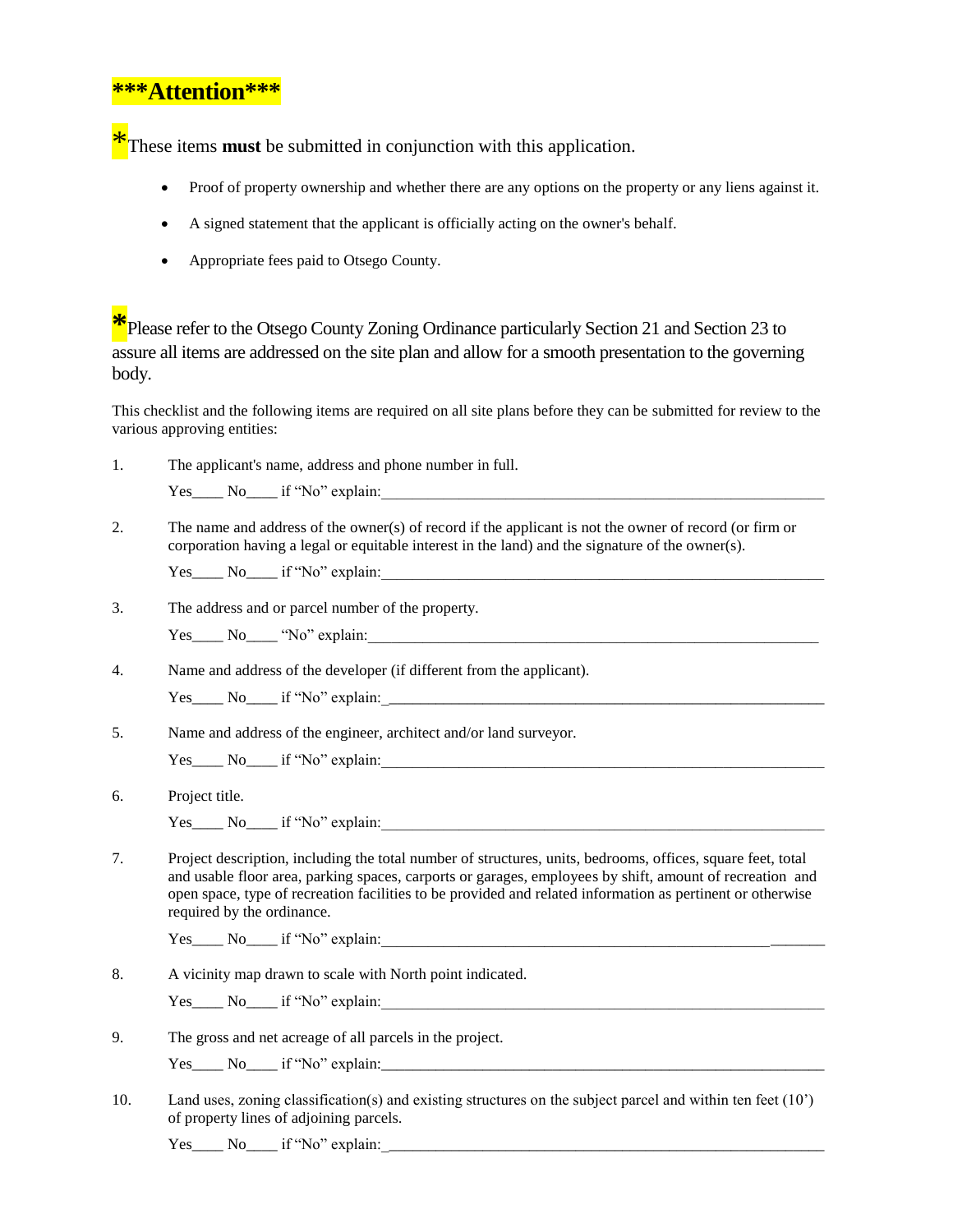11. Project completion schedule/development phases. (refer to Section 23.9)

Yes No if "No" explain:

12. The site plan shall consist of an accurate, reproducible drawing at a scale of  $1" = 50$  or fewer feet or less or sites of less than three (3) acres and 1"=100 or fewer feet or less if the site is larger than three (3) acres. The site plan shall show the site and all land within fifty (50) feet of the site. If multiple sheets are used, each shall be labeled and the preparer identified.

Yes No if "No" explain:

**All site plans shall be sealed by a professional engineer, surveyor, architect or landscape architect. Each site plan shall depict the following:**

13. Location of proposed and/or existing property lines, dimensions, legal descriptions, setback lines, monument locations and shoreland and natural river district, if any.

Yes No if "No" explain:

14. Existing topographic elevations and proposed grades in sufficient detail to determine direction of drainage flows.

 $Yes$  No  $if "No" explain:$ 

15. The type of existing soils at proposed storm water detention and retention basins and/or other areas of concern. Boring logs may be required if necessary to determine site suitability.

Yes \_\_\_\_\_No \_\_\_\_\_\_\_ if "No" explain:

16. Location and type of significant existing vegetation.

Yes \_\_\_\_No \_\_\_\_ if "No" explain:\_\_\_\_\_\_\_\_\_\_\_\_\_\_\_\_\_\_\_\_\_\_\_\_\_\_\_\_\_\_\_\_\_\_\_\_\_\_\_\_\_\_\_\_\_\_\_\_\_\_\_\_\_\_\_\_

17. Location and elevations of existing water courses and water bodies, including county drains and manmade surface drainage ways, flood plains and wetlands within fifty (50) feet of the parcel.

Yes No if "No" explain:

18. Location of existing and proposed buildings and intended uses thereof, as well as the length, width and height of each building and typical elevation views of proposed structures.

Yes\_\_\_\_ No\_\_\_\_\_ if "No" explain:

19. Proposed location of accessory structures, buildings and uses, including all flagpoles, light poles, bulkheads, docks, storage sheds, transformers, air conditioners, generators and similar equipment, site amenities and the method(s) of screening where applicable.

Yes No if "No" explain:

20. Location of existing public roads, right-of-ways and private easements of record and abutting streets. Notation of existing traffic counts and trip generation estimates may be required if deemed appropriate by the Zoning Administrator or Planning Commission.

Yes No if "No" explain:

21. Location of and dimensions of proposed streets, drives, curb cuts and access easements, as well as acceleration, deceleration and passing lanes (if any) serving the development. Details of entryway and sign locations shall be separately depicted with an elevation view.

Yes No if "No" explain:

22. Location, design and dimensions of existing and/or proposed curbing, barrier free access, carports, parking areas (including indication of all spaces and method of surfacing) and fire lanes.

 $Yes \_\_No \_\_if ``No" \mathrm{explain:} \_\_$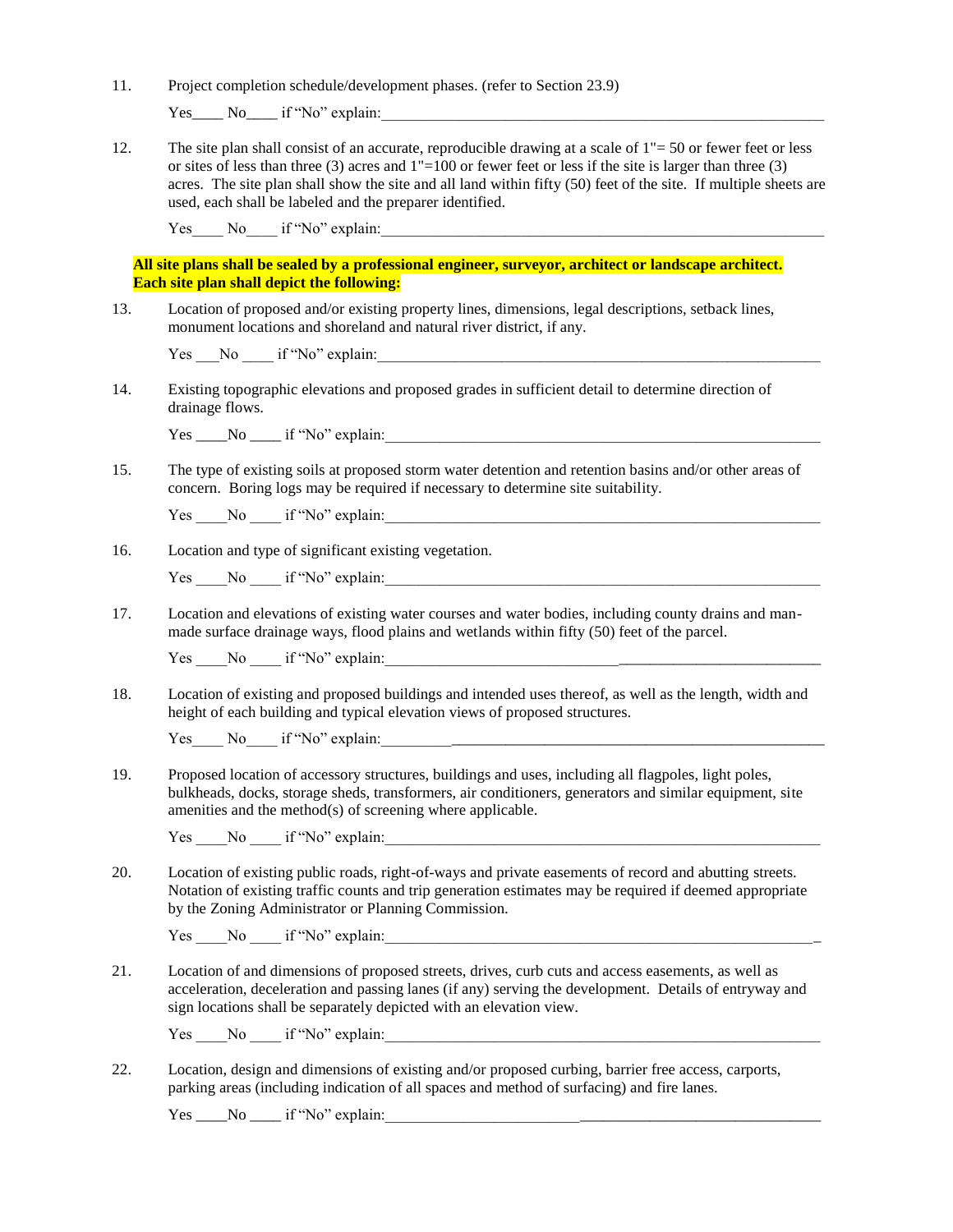| 23. | Location, size, and characteristics of all loading and unloading areas.<br>$Yes$ No if "No" explain:                                                                                                                                                                                                                                                                     |  |  |  |
|-----|--------------------------------------------------------------------------------------------------------------------------------------------------------------------------------------------------------------------------------------------------------------------------------------------------------------------------------------------------------------------------|--|--|--|
| 24. | Location and design of all sidewalks, walkways, bicycle paths and areas for public use.                                                                                                                                                                                                                                                                                  |  |  |  |
|     | Yes No if "No" explain:                                                                                                                                                                                                                                                                                                                                                  |  |  |  |
| 25. | Location of water supply lines and/or wells, including fire hydrants and shut off valves, the location and<br>design of storm sewers, retention or detention ponds, waste water lines, clean-out locations, connection<br>points and treatment systems, including septic systems if applicable.                                                                          |  |  |  |
|     | Yes No if "No" explain:                                                                                                                                                                                                                                                                                                                                                  |  |  |  |
| 26. | Location of all other utilities on the site including natural gas, electric, cable TV, telephone and steam.                                                                                                                                                                                                                                                              |  |  |  |
| 27. | Proposed location, dimensions and details of common open spaces and common facilities, such as<br>community buildings or swimming pools if applicable.                                                                                                                                                                                                                   |  |  |  |
|     |                                                                                                                                                                                                                                                                                                                                                                          |  |  |  |
| 28. | Location, size and specifications of all signs and advertising features with elevation views from front and<br>side.                                                                                                                                                                                                                                                     |  |  |  |
|     | Yes No if "No" explain:                                                                                                                                                                                                                                                                                                                                                  |  |  |  |
| 29. | Exterior lighting locations with area of illumination illustrated as well as the type of fixtures and<br>shielding to be used.                                                                                                                                                                                                                                           |  |  |  |
|     | Yes No if "No" explain:                                                                                                                                                                                                                                                                                                                                                  |  |  |  |
| 30. | Location and specifications for all fences, walls and other screening features with elevation views from<br>front and side.                                                                                                                                                                                                                                              |  |  |  |
|     | Yes No if "No" explain:                                                                                                                                                                                                                                                                                                                                                  |  |  |  |
| 31. | Location and specifications for all proposed perimeter and internal landscaping and other buffering<br>features. For each new landscape material, the proposed size at the time of planting must be indicated.<br>All vegetation to be retained on the site must also be indicated, as well as its typical size by general<br>location or range of sizes as appropriate. |  |  |  |
|     | Yes No if "No" explain:                                                                                                                                                                                                                                                                                                                                                  |  |  |  |
| 32. | Location, size and specifications for screening of all trash receptacles and other solid waste disposal<br>facilities.                                                                                                                                                                                                                                                   |  |  |  |
|     | $Yes$ $No$ $No$ $ir "No" explain:$                                                                                                                                                                                                                                                                                                                                       |  |  |  |
| 33. | Location and specifications for any existing or proposed above or below ground storage facilities for any<br>chemicals, salts, flammable materials or hazardous materials, as well as any containment structures or<br>clear zones required by government authorities.                                                                                                   |  |  |  |
|     | Yes No if "No" explain:                                                                                                                                                                                                                                                                                                                                                  |  |  |  |
| 34. | North arrow, scale and date of original submittal and last revision.                                                                                                                                                                                                                                                                                                     |  |  |  |
|     | Yes No if "No" explain:                                                                                                                                                                                                                                                                                                                                                  |  |  |  |
| 35. | Seal of the registered engineer, architect, landscape architect, surveyor or planner who prepared the site<br>plan.                                                                                                                                                                                                                                                      |  |  |  |
|     |                                                                                                                                                                                                                                                                                                                                                                          |  |  |  |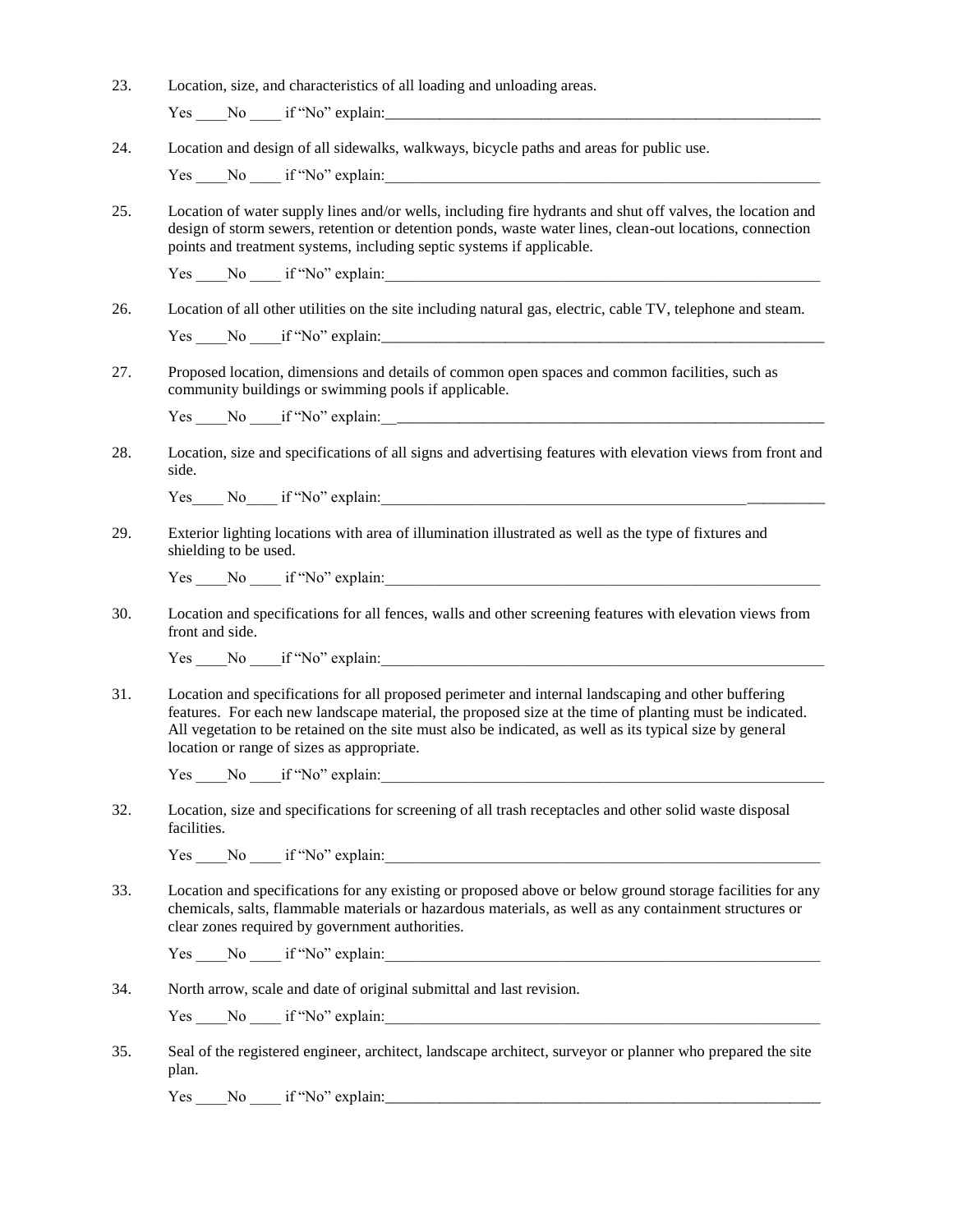#### **\*\*\*Attention\*\*\***

All site plans shall be sealed by a professional engineer, surveyor, architect or landscape architect. In the immediate area of the seal there shall also be the following statement, signed by the professional sealing the plans:

I do hereby certify that these plans have been prepared under my sustained review and, to the best of my professional knowledge, understanding and information; the design of this project is in compliance with the Otsego County Zoning Ordinance dated:

#### **Or**

I do hereby certify that those plans have been prepared under my sustained review and, to the best of my professional knowledge, understanding and information; the design of this project is in compliance with the Otsego County Zoning Ordinance dated \_\_\_\_\_\_\_\_\_\_, except for the following items: (List known variations from the Ordinance)

#### *\*\*\*OFFICE USE ONLY\*\*\**

| Date Application Received: | Fee:                    | Receipt Number: |
|----------------------------|-------------------------|-----------------|
| Permit No:                 | Soil Erosion Permit No: |                 |
| Approved:                  | Denied:                 | By:             |
| Conditions:                |                         |                 |
|                            |                         |                 |
|                            |                         |                 |
|                            |                         |                 |
|                            |                         |                 |
| Reasons:                   |                         |                 |
|                            |                         |                 |
|                            |                         |                 |
|                            |                         |                 |
|                            |                         |                 |